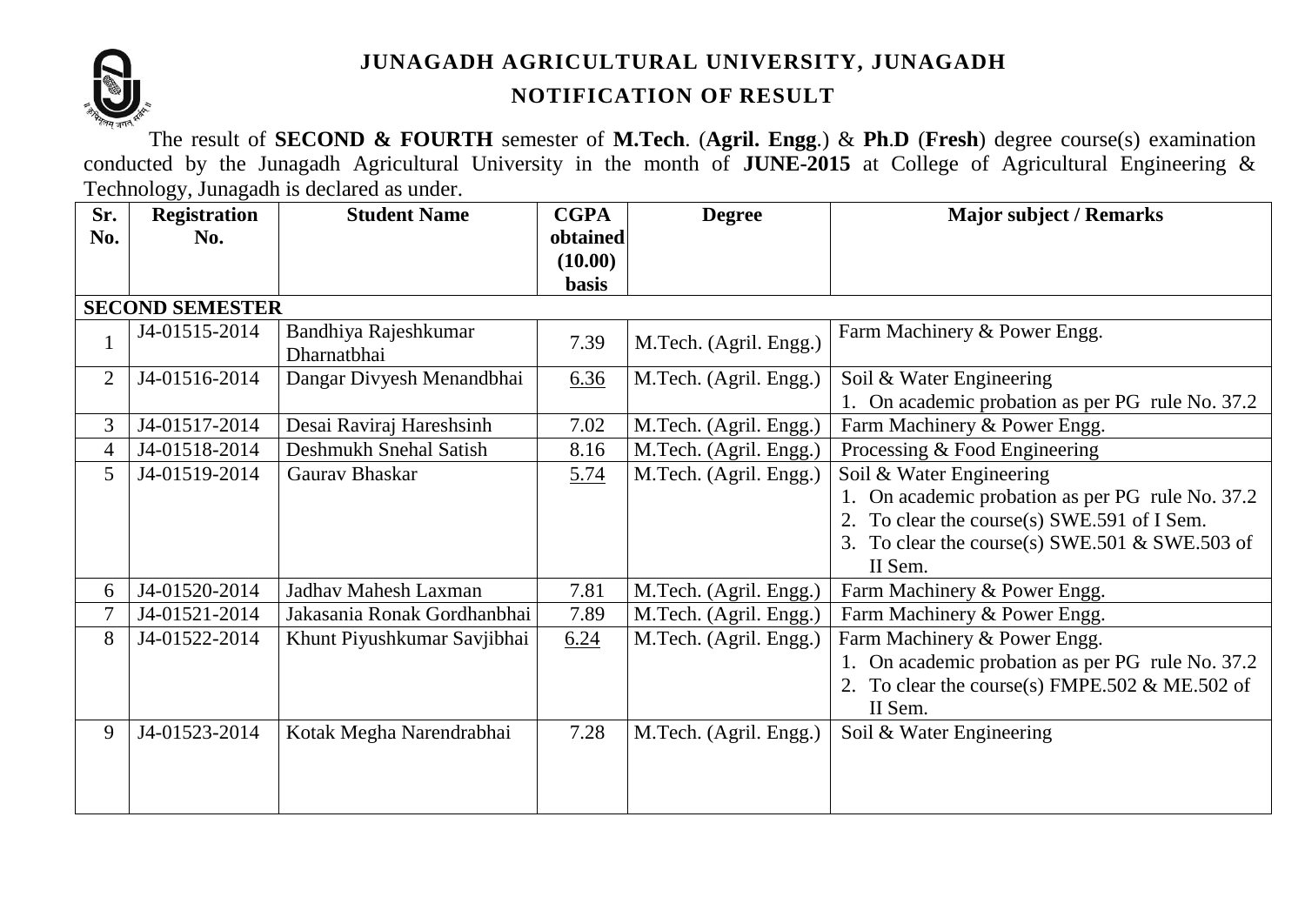| Sr. | <b>Registration</b> | <b>Student Name</b>        | <b>CGPA</b>  | <b>Degree</b>          | <b>Major subject / Remarks</b>                   |
|-----|---------------------|----------------------------|--------------|------------------------|--------------------------------------------------|
| No. | No.                 |                            | obtained     |                        |                                                  |
|     |                     |                            | (10.00)      |                        |                                                  |
|     |                     |                            | <b>basis</b> |                        |                                                  |
| 10  | J4-01524-2014       | Kushagra Richharia         | 2.21         | M.Tech. (Agril .Engg.) | Farm Machinery & Power Engg.                     |
|     |                     |                            |              |                        | 1. On academic probation as per PG rule No. 37.2 |
|     |                     |                            |              |                        | 2. To clear the course(s) FMPE.501, FMPE.504,    |
|     |                     |                            |              |                        | REN.503, REN.515, PGS.501 & PGS.502 of I<br>Sem. |
|     |                     |                            |              |                        | 3. To clear the course(s) FMPE.502, FMPE.508,    |
|     |                     |                            |              |                        | FMPE.510, REN.508, ME.502, PGS.503,              |
|     |                     |                            |              |                        | PGS.504 & PGS.505 of II Sem.                     |
| 11  | J4-01525-2014       | Makwana Ajay Dilipkumar    | 7.22         | M.Tech. (Agril. Engg.) | Farm Machinery & Power Engg.                     |
| 12  | J4-01526-2014       | Naliapara Viraj Anilbhai   | 7.76         | M.Tech. (Agril. Engg.) | Processing & Food Engineering                    |
| 13  | J4-01527-2014       | Nandaniya Uday             | 7.31         | M.Tech. (Agril. Engg.) | Processing & Food Engineering                    |
|     |                     | Lakshmanbhai               |              |                        |                                                  |
| 14  | J4-01528-2014       | Oza Kunal Prakashbhai      | 6.16         | M.Tech. (Agril. Engg.) | Soil & Water Engineering                         |
|     |                     |                            |              |                        | 1. On academic probation as per PG rule No. 37.2 |
|     |                     |                            |              |                        | 2. To clear the course(s) SWE.591 of I Sem.      |
|     |                     |                            |              |                        | 3. To clear the course(s) SWE.501 $&$ SWE.503 of |
|     |                     |                            |              |                        | II Sem.                                          |
| 15  | J4-01530-2014       | Patoliya Keyur Jayantibhai | 5.97         | M.Tech. (Agril. Engg.) | Farm Machinery & Power Engg.                     |
|     |                     |                            |              |                        | 1. On academic probation as per PG rule No. 37.2 |
|     |                     |                            |              |                        | 2. To clear the course(s) FMPE.502 $&$ ME.502 of |
|     |                     |                            |              |                        | II Sem.                                          |
| 16  | J4-01531-2014       | Pithiya Bhaveshkumar       | 7.12         | M.Tech. (Agril. Engg.) | Soil & Water Engineering                         |
|     |                     | Hamirbhai                  |              |                        | 1. To clear the course(s) SWE.591 of I Sem.      |
| 17  | J4-01532-2014       | Satasiya Vivekkumar        | 7.09         | M.Tech. (Agril. Engg.) | Soil & Water Engineering                         |
|     |                     | Dayabhai                   |              |                        |                                                  |
| 18  | J4-01533-2014       | Savani Falguni Kalubhai    | 7.62         | M.Tech. (Agril. Engg.) | Soil & Water Engineering                         |
| 19  | J4-01534-2014       | Sejani Viraj Mahendrabhai  | 7.20         | M.Tech. (Agril. Engg.) | Processing & Food Engineering                    |
| 20  | J4-01536-2014       | Vaghasiya Dhaval           | 4.00         | M.Tech. (Agril. Engg.) | 1. Processing & Food Engineering On academic     |
|     |                     | Sureshkumar                |              |                        | probation as per PG rule No. 37.2                |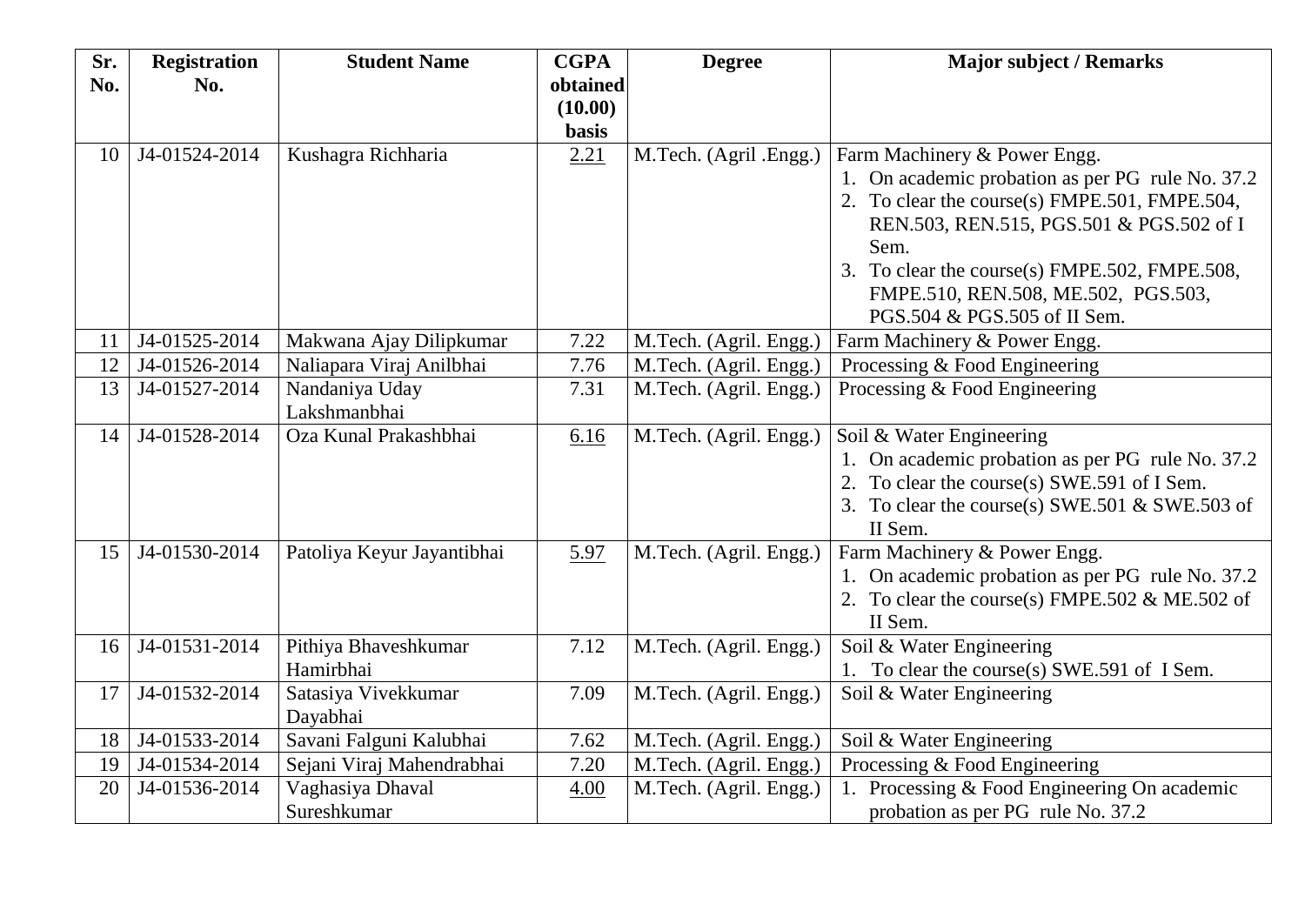| Sr.            | <b>Registration</b>    | <b>Student Name</b>              | <b>CGPA</b>  | <b>Degree</b>          | <b>Major subject / Remarks</b>                   |
|----------------|------------------------|----------------------------------|--------------|------------------------|--------------------------------------------------|
| No.            | No.                    |                                  | obtained     |                        |                                                  |
|                |                        |                                  | (10.00)      |                        |                                                  |
|                |                        |                                  | <b>basis</b> |                        | 2. To clear the course(s) PGS.501 of I Sem.      |
|                |                        |                                  |              |                        | 3. To clear the course(s) PFE.501, PFE.504,      |
|                |                        |                                  |              |                        | PFE.505, PFE.508, PGS.503, PGS.504 &             |
|                |                        |                                  |              |                        | PGS.505 of II Sem.                               |
| 21             | J4-01537-2014          | Vanza Vanitaben Balubhai         | 7.07         | M.Tech. (Agril. Engg.) | Processing & Food Engineering                    |
| 22             | J4-01538-2014          | Varu Jayaben Devshibhai          | 7.64         | M.Tech. (Agril. Engg.) | Renewable Energy Engineering                     |
| 23             | J4-01539-2014          | Dwivedi Dhaval Kirankumar        | 7.05         | Ph.D.                  | Soil & Water Engineering                         |
| 24             | J4-01540-2014          | Gojiya Devanand Karabhai         | 7.03         | Ph.D.                  | Processing & Food Engineering                    |
| 25             | J4-01541-2014          | Kelaiya Jainish Himanshubhai     | 6.43         | Ph.D.                  | Soil & Water Engineering                         |
|                |                        |                                  |              |                        | 1. On academic probation as per PG rule No. 37.2 |
|                |                        |                                  |              |                        | 2. To clear the course(s) SOILS.511 of II Sem.   |
| 26             | J4-01542-2014          | Saumya Shukla                    | 8.35         | Ph.D.                  | Farm Machinery & Power Engg.                     |
|                | <b>FOURTH SEMESTER</b> |                                  |              |                        |                                                  |
| $\mathbf{1}$   | J4-01236-2013          | Bhatu Hinaben Marakhi            | 7.53         | M.Tech. (Agril. Engg.) | Soil & Water Engineering                         |
| $\overline{2}$ | J4-01237-2013          | Chavda Jaypalsinh<br>Mahobatsinh | 7.43         | M.Tech. (Agril. Engg.) | Soil & Water Engineering                         |
| $\overline{3}$ | J4-01243-2013          | <b>Kachot Pareshkumar</b>        | 1.89         | M.Tech. (Agril. Engg.) | Farm Machinery & Power Engg.                     |
|                |                        | Kalabhai                         |              |                        | 1. On academic probation as per PG rule No.      |
|                |                        |                                  |              |                        | 5.2(F)(1)                                        |
|                |                        |                                  |              |                        | 2. To clear the course(s) FMPE.501, FMPE.504,    |
|                |                        |                                  |              |                        | REN.503, EE.501, PGS.501 & PGS.502 of I          |
|                |                        |                                  |              |                        | Sem.                                             |
|                |                        |                                  |              |                        | 3. To clear all the course(s) of II Sem.         |
|                |                        |                                  |              |                        | 4. To clear the course(s) FMPE.503 & FMPE.511of  |
|                |                        |                                  |              |                        | III Sem.                                         |
|                |                        |                                  |              |                        | 5. To clear the course(s) FMPE.502, FMPE.508,    |
|                |                        |                                  |              |                        | FMPE.510, REN.508, ME.502, PGS.503 &             |
|                |                        |                                  |              |                        | PGS.504 of IV Sem.                               |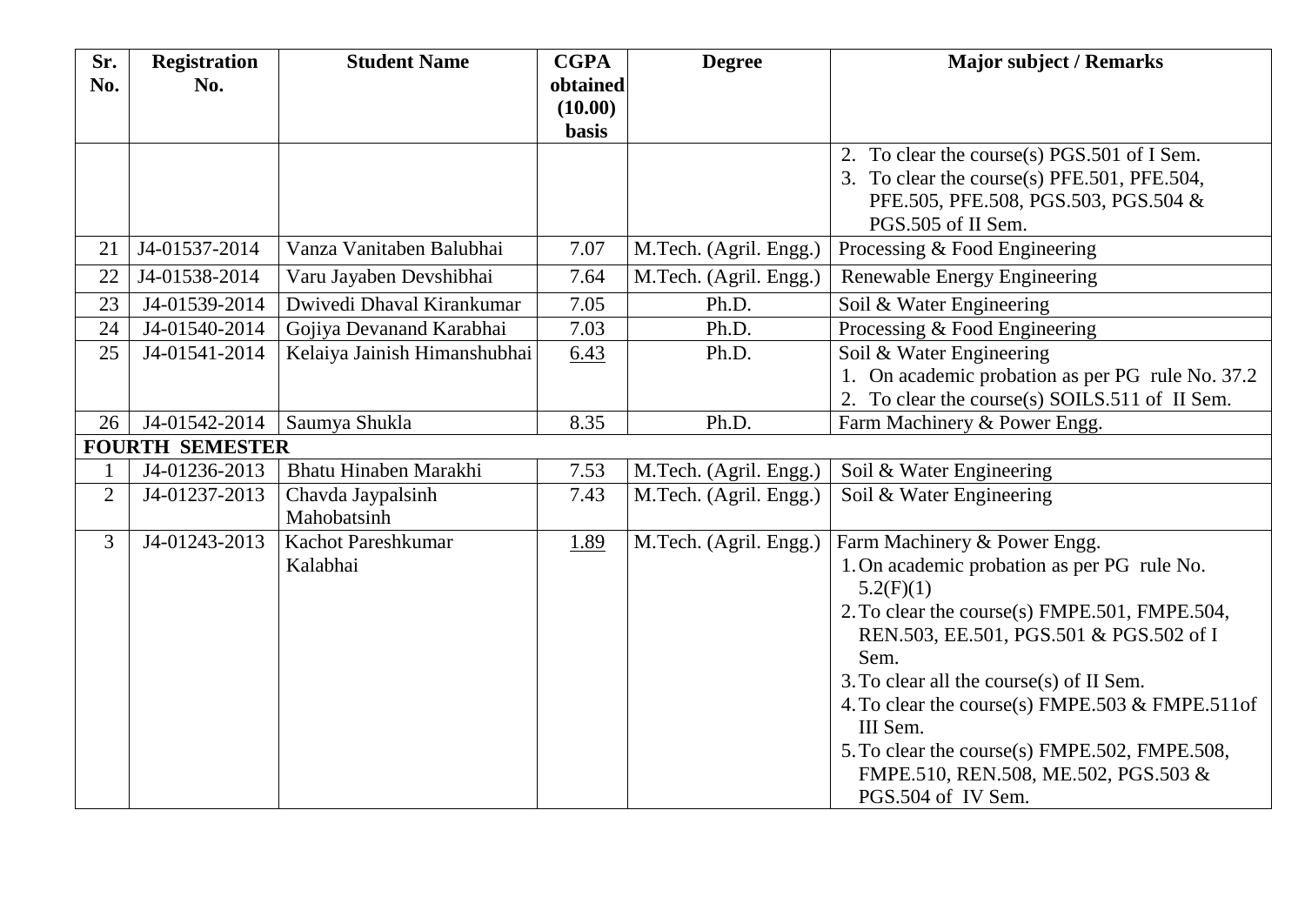| Sr.<br>No. | <b>Registration</b><br>No. | <b>Student Name</b>       | <b>CGPA</b><br>obtained<br>(10.00) | <b>Degree</b>          | <b>Major subject / Remarks</b>             |
|------------|----------------------------|---------------------------|------------------------------------|------------------------|--------------------------------------------|
|            |                            |                           | <b>basis</b>                       |                        |                                            |
| 4          | J4-01246-2013              | Pandya Shradhdhaben       | 7.07                               | M.Tech. (Agril. Engg.) | Soil & Water Engineering                   |
|            |                            | Mukundray                 |                                    |                        |                                            |
| 5          | J4-01252-2013              | Savaliya Kevin Vithalbhai | 6.93                               | M.Tech. (Agril. Engg.) | Soil & Water Engineering                   |
|            |                            |                           |                                    |                        | To clear the course(s) SWE.591 of III Sem. |
| 6          | J4-01253-2013              | Tank Uttam Hareshbhai     | 6.62                               | M.Tech. (Agril. Engg.) | Soil & Water Engineering                   |
| ┑          | J4-01254-2013              | Vithlani Nipa Sunilbhai   | 7.20                               | M.Tech. (Agril. Engg.) | Soil & Water Engineering                   |
| 8          | J4-01256-2013              | Wandre Sarika Santu       | 7.83                               | Ph.D.                  | Soil & Water Engineering                   |

No. JAU / REG / EXAM / T-1 / 6044 - 47 /2015 **REGISTRAR** Date: 15 /10/2015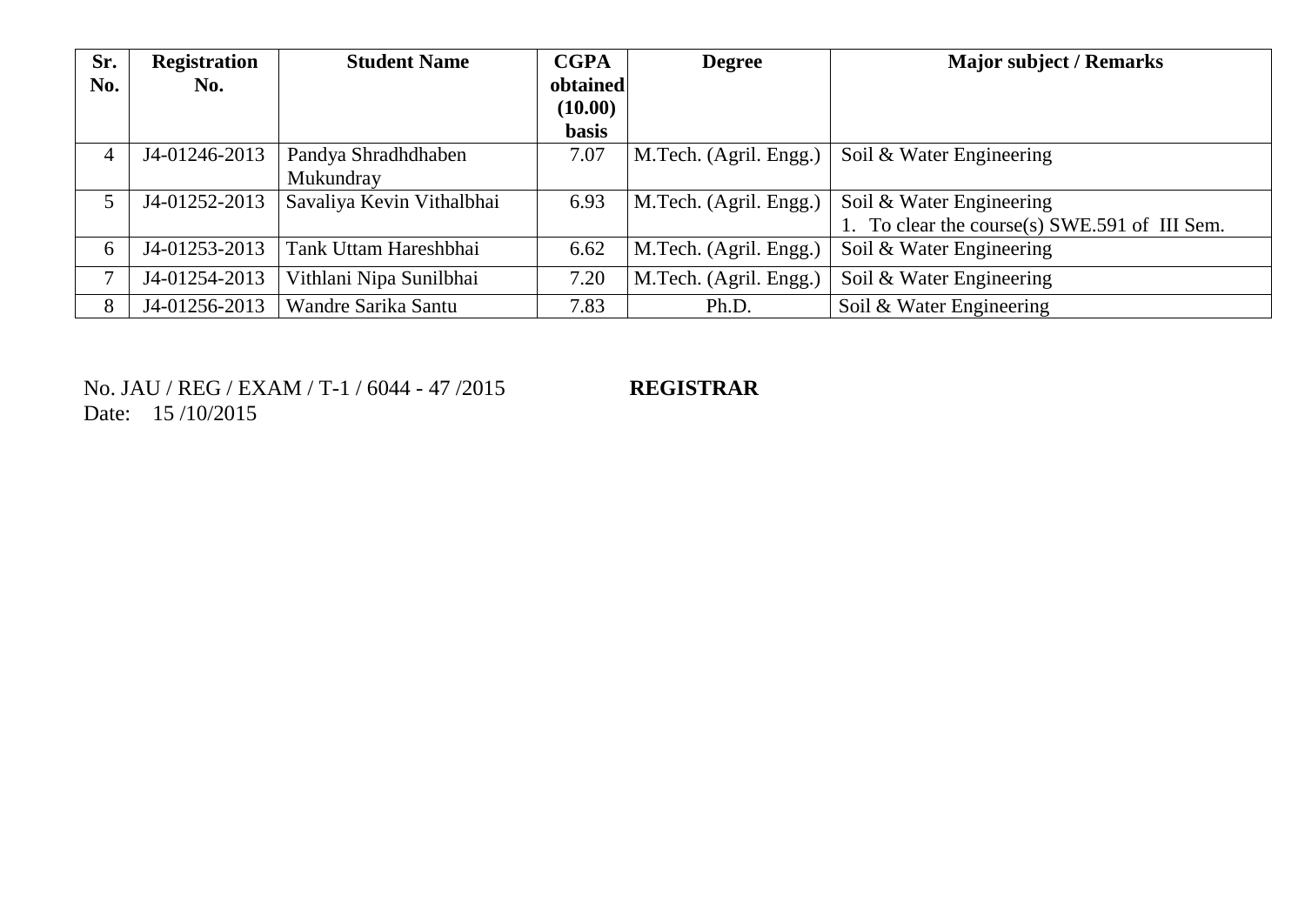

# **JUNAGADH AGRICULTURAL UNIVERSITY, JUNAGADH**

# **NOTIFICATION OF RESULT**

The result of **SECOND, FOURTH & SIXTH** semester of **Ph.D. (In-service)** degree course(s) examination conducted by the Junagadh Agricultural University in the month of **JUNE-2015** at College of Agricultural Engineering & Technology, Junagadh is declared as under.

| Sr.<br>No.             | <b>Registration</b><br><b>Number</b> |                                               | <b>CGPA</b><br>obtained<br>$(10.00)$ basis | <b>Degree</b> | <b>Major subject / Remarks</b> |  |  |  |
|------------------------|--------------------------------------|-----------------------------------------------|--------------------------------------------|---------------|--------------------------------|--|--|--|
| <b>SECOND SEMESTER</b> |                                      |                                               |                                            |               |                                |  |  |  |
|                        |                                      | J4-01544-2014   Jayswal Priti Suryanathprasad | 7.86                                       | Ph.D.         | Soil & Water Engineering       |  |  |  |
| <b>FOURTH SEMESTER</b> |                                      |                                               |                                            |               |                                |  |  |  |
|                        |                                      | J4-01257-2013   Thanki Dhaval Shantibhai      | 6.91                                       | Ph.D.         | Soil & Water Engineering       |  |  |  |
| <b>SIXTH SEMESTER</b>  |                                      |                                               |                                            |               |                                |  |  |  |
|                        |                                      | J4-01010-2012   Davara Paresh RavindraKumar   | 7.89                                       | Ph.D.         | Processing & Food Engineering  |  |  |  |

No. JAU / REG / EXAM / T-1 / 6048 - 51 /2015 **REGISTRAR** Date: 15/10/2015

#### **Copy f.w.cs. to:**

1. The Principal & Dean, College of Agril. Engg. & Tech., JAU, Junagadh.

2. The Director of Research and Dean P.G. Studies, JAU, Junagadh.

3. The Director of Students' Welfare, JAU, Junagadh.

# **Copy to:**